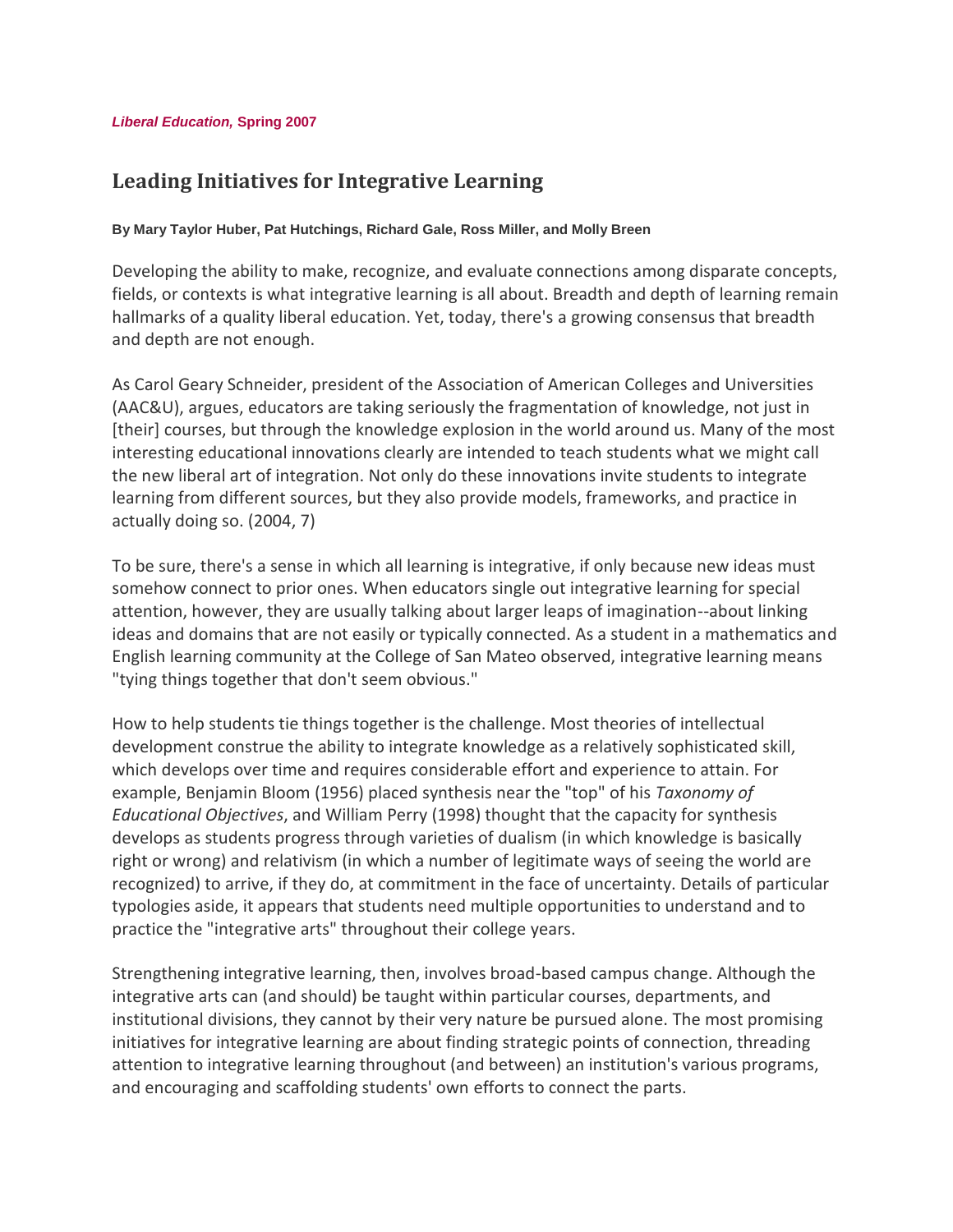## **Fostering integrative learning**

Fortunately, the higher education community is gaining significant experience in fostering integrative learning through changes in curricula, pedagogy, assessment, and faculty development. Consider, if you will, the experience of the institutions that participated in the national Integrative Learning Project (ILP), sponsored by AAC&U and the Carnegie Foundation for the Advancement of Teaching. Aimed at promoting integrative learning in undergraduate education, this three-year project worked with ten campuses to develop and assess advanced models and strategies to foster students' abilities to integrate their learning over time. We reported extensively on work in progress in *Peer Review* (summer/fall 2005), and have now had time to step back and reflect on the work campus by campus and across settings in our online public report [\(http://www.carnegiefoundation.org/elibrary/integrative-learning-opportunities](http://www.carnegiefoundation.org/elibrary/integrative-learning-opportunities-connect)[connect,](http://www.carnegiefoundation.org/elibrary/integrative-learning-opportunities-connect) link updated by ath 4.8.13).

*Curriculum***.** The curriculum is an obvious starting point for questions about opportunities for synthesis: Where and when are students asked to put the pieces together in order to better understand or solve important problems? Where and when are students encouraged to make links among their academic, personal, and community lives? To be sure, many students already get opportunities for synthesis in some of their courses, and in "enriching educational experiences" (see the National Survey of Student Engagement) such as community service or volunteer work, lively interdisciplinary programs and centers, or those honors programs and learning communities that are accompanied by special attention to academic advising, cocurricular activities, and other student services.

While these kinds of courses, enrichment experiences, and special programs increase the chance that students will receive encouragement and guidance for integrative learning, many colleges and universities are trying to be more intentional about building links into the regular curriculum and creating opportunities for all students to integrate their learning at multiple points throughout their college careers. For example, ILP campuses have focused energy on key areas for curriculum integration. These include extended core curricula; crossdisciplinary learning communities; cross-cutting skills, literacies, and learning outcomes; firstyear initiatives; middle-year initiatives; efforts to connect professional programs with general education; and efforts to connect study abroad programs with curricula.

*Pedagogy***.** In the drive to help students develop integrative habits of mind, it is important to remember that the effectiveness of curricular innovations depends on the pedagogies that support them. Many familiar pedagogies can serve the goal of integrative learning. Indeed, just about any format that allows groups of students to turn their attention to common problems, issues, themes, or tasks-- the seminar, for example--can prompt integrative learning, if the topic if [sic] of sufficient scope and interest to be elucidated by insights from different disciplines and perspectives. Experiential strategies, like service learning, study abroad, or internships, invite students to make connections between coursework and community, theory and practice. Innovative approaches using new media can relate objects or texts to contexts, and enable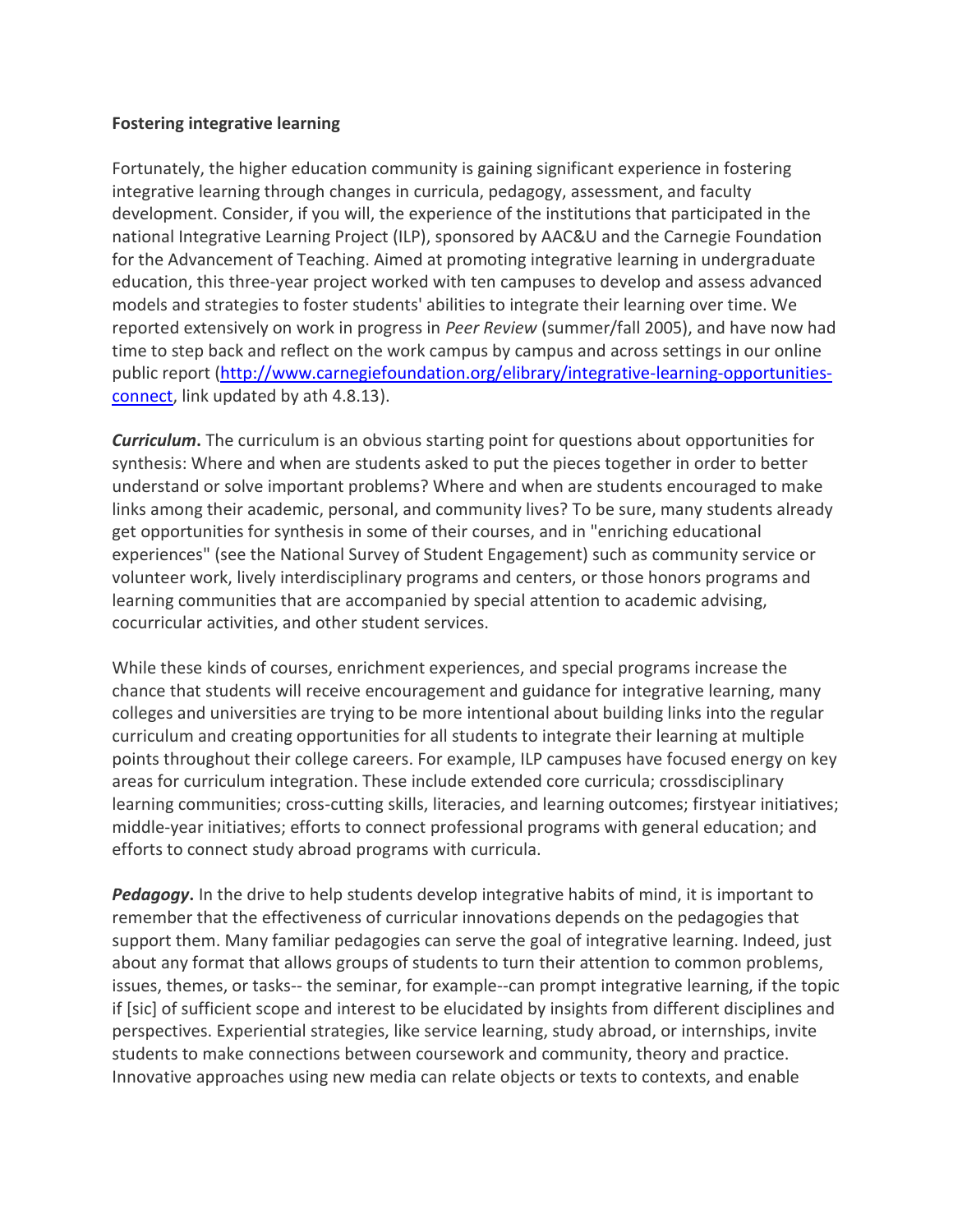creative simulations. And there are emergent pedagogies, which respond to unanticipated events (like 9/11), student interests, and other concerns.

All of these pedagogies share certain qualities. They acknowledge the realities of a changing world where disciplinary and curricular isolation are neither feasible nor desirable. They require (and develop) intellectual dexterity on the part of both the teacher and the student, as well as the ability to speak to, if not from, a broad spectrum of knowledge and experience. They also embrace a commitment to creating time and space for dialogue and conflict. As a result, these pedagogies necessitate a more flexible approach to assessment, with well-designed assignments throughout the course, and multiple opportunities for structured reflection to help students take a more intentional approach to their own learning. Several ILP campuses are experimenting with the use of electronic portfolios as a way for students to integrate their own learning, and two (La Guardia and Portland State) have been national leaders in the e-portfolio movement.

What is needed in teaching for integration, above any particular pedagogy, is an intentional approach. This means, first, designing courses with integrative learning in mind, and second, asking questions and gathering evidence about the specific challenges and dilemmas that students are facing as they develop their capacities as integrative learners. (See, for example, reports by the 2005 cohort of Carnegie Scholars in the Carnegie Academy for the Scholarship of Teaching and Learning.) But it also requires paying close attention--as the ILP campuses are doing--to integrative learning when taking up issues of curricular alignment, program and campus-level assessment, and faculty development. If integrative learning is only as good as the pedagogy that supports it, then integrative teaching will only be as successful as the arrangements that make it possible and make it work.

*Assessment.* Assessment is a particular challenge for integrative learning--as it is, we might add, for other liberal education goals. Although assessment practices in higher education have advanced over the past two decades, neither standardized tests (such as ACT's Collegiate Assessment of Academic Proficiency or ETS's Measure of Academic Proficiency and Progress) nor surveys of student opinion (like the National Survey of Student Engagement) directly assess students' integrative work. While some of the exercises used for the Collegiate Learning Assessment (a standardized qualitative exam) may require integrative action, the test provides scores only for critical thinking, analytical reasoning, and written communication.

ILP participants have, over the past several years, developed a collection of innovative practices to assess--and foster--integrative learning. Given that integrative learning can be defined in a wide variety of ways, it is no surprise that these locally invented assignments and assessments vary according to each campus's learning needs. One prime advantage of locally developed assignments and assessments is the enhanced likelihood that teaching and instruction will be aligned intentionally to produce quality learning and that the assessments will have good validity.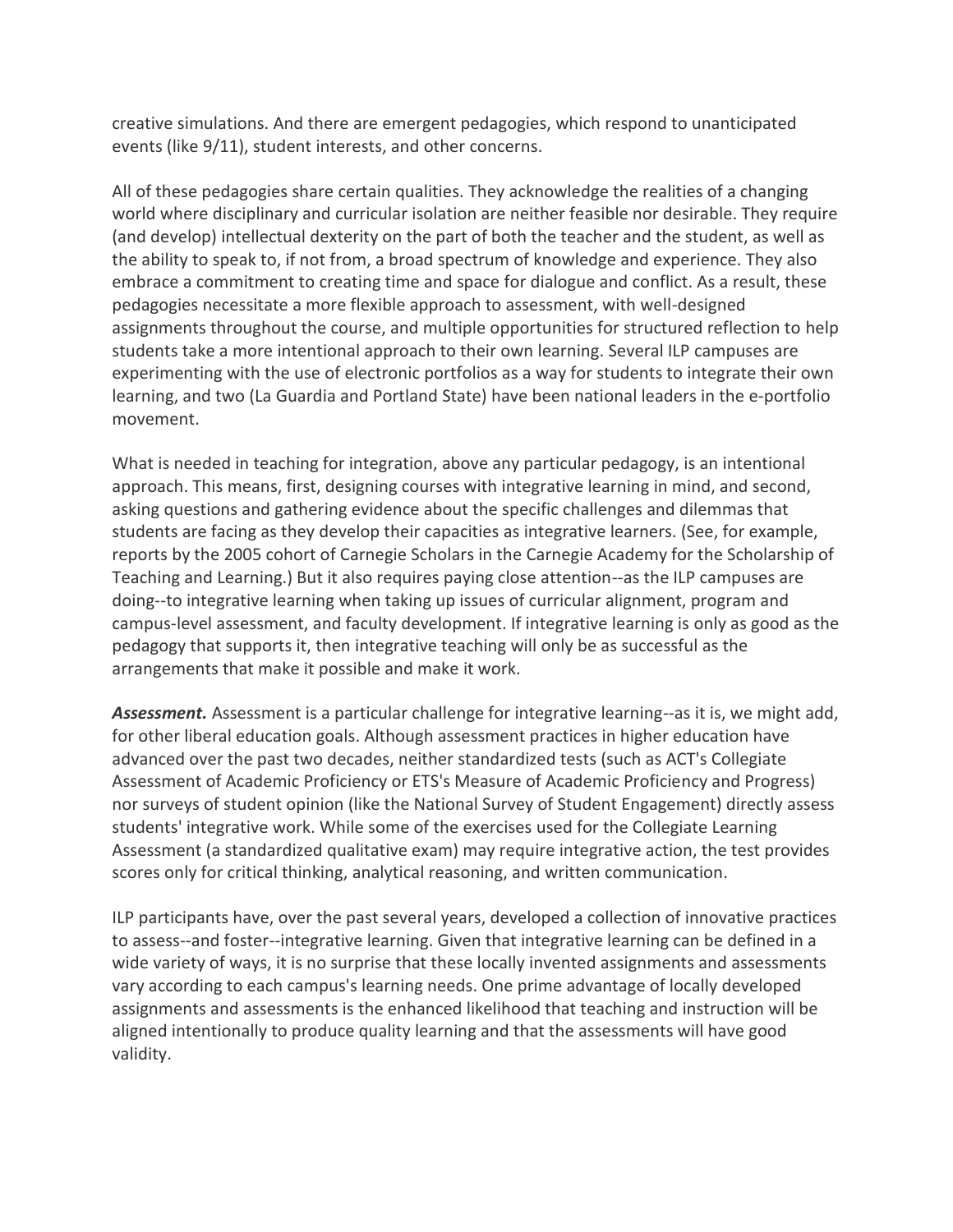Valid assessment can arise from careful consideration of the whole planning-teaching-learningassessment feedback cycle. Validity depends upon asking students to complete a task very similar to the experiences they had leading up to the assessment. Those experiences most often are class assignments. Assignments should logically flow from the goals set for student learning and allow sufficient time and opportunity to learn. Goals depend upon the definition of the outcome: complex outcomes such as integrative learning, while often difficult to define in words, can also be defined operationally-- that is, by what one does when engaged in the outcome. So, by this logic, an assignment can represent nearly all of the learning cycle- operationally defining the outcome, advancing learning toward goals established for the outcome, producing material for formative and summative assessment, and generating data to improve future teaching and learning. Indeed, because assignments can and should be seen as a powerful (if underappreciated) kind of assessment, the ten ILP campuses have begun to see assignment design as an especially promising site for work by faculty, departments, and programs concerned with integrative learning.

*Faculty Development.* With so much riding on pedagogy and classroom-based assessment, campuses seriously committed to integrative learning are putting in place not only relevant experiences for students, but also opportunities for faculty to develop the capacity for--and a community around--integrative teaching. Indeed, there are already many routes to this end. On a growing number of campuses, centers for teaching and learning offer workshops on classroom approaches that promote connection making, such as collaborative learning, problem-based learning, service learning, and the like. But serious commitment to integrative learning for students requires something that goes beyond what is usually meant by faculty development, and involves efforts to create a campus culture where a larger part of the academic community (faculty, staff, and students) are engaged in common integrative work.

Opportunities for faculty to develop more integrative approaches can be found in work on curriculum. On many campuses, general education reform brings the community together for tough but powerful conversations about the goals of undergraduate education and how students' experiences should (but often do not) add up. Working together on key moments of the curriculum (for example, freshman year at the College of San Mateo) provides more focused opportunities for goal setting and design, while convening people to consider the effects of the curriculum can provide valuable occasions to examine student work (for example, examining sophomore writing portfolios at Carleton College). Special efforts, like the State University of New York College at Oswego's Catalyst Project, which explores students' perceptions of learning from freshman orientation to senior year, can also provide grist for lively discussion among faculty about how students integrate their experiences over time and what new interventions could strengthen those experiences.

Of course, integration is not simply a matter of capacity. One may have the skills and know-how to connect ideas but not the inclination. In this sense, integration is also a matter of culture and values, and both students and faculty are more likely to embrace integrative thinking if the campus is a place where one finds a lively exchange about big ideas and issues that people care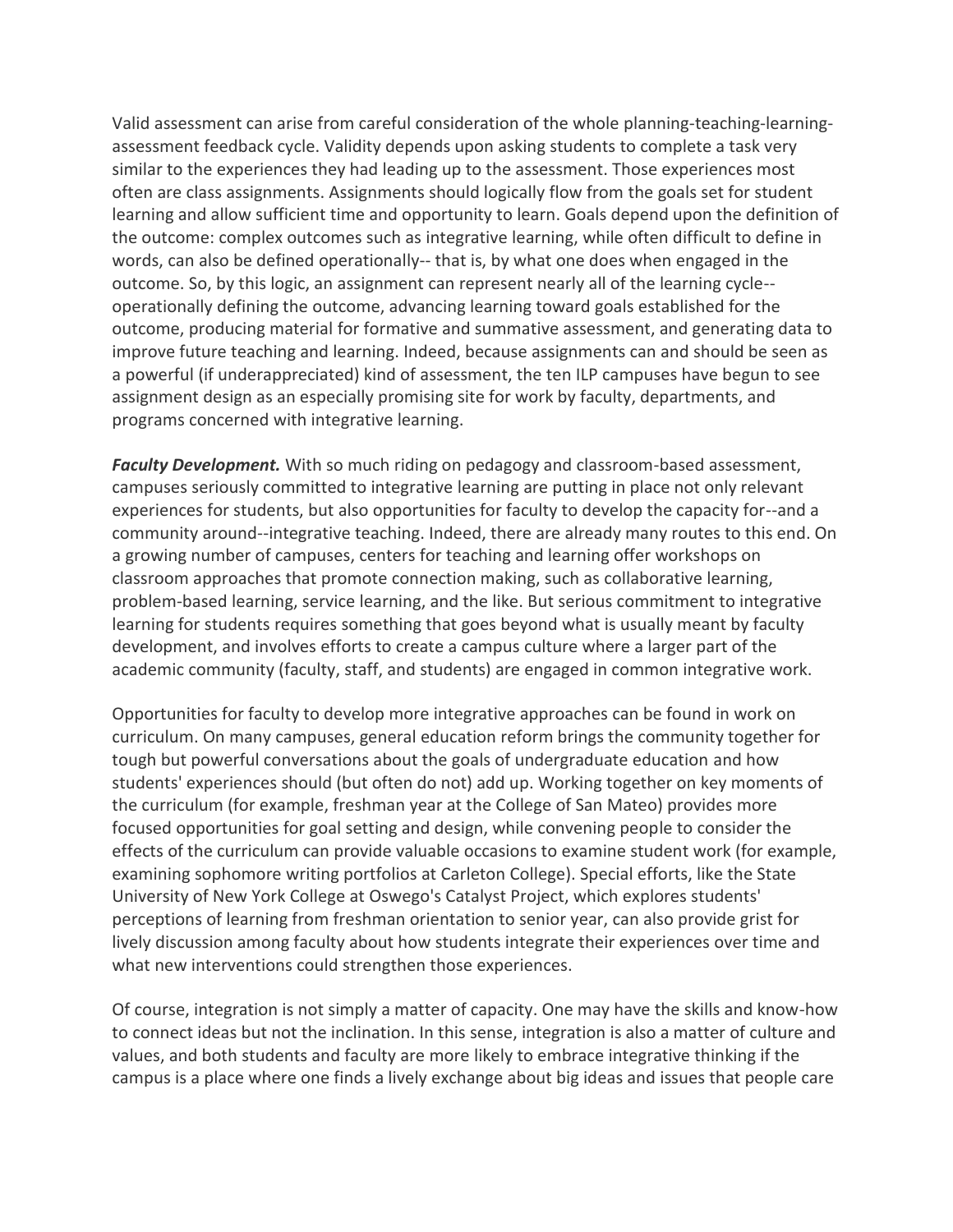about--topics that call on people to contribute different perspectives and bring their varied expertise and experience to bear in ways that create new understandings.

## **Lessons for leadership**

As the participants in the Integrative Learning Project can attest, a great deal can happen (and fail to happen) in three years. On the one hand, three years feels scarcely long enough to identify leadership and establish the momentum necessary for lasting change. On the other hand, three years is more than sufficient to encounter the full array of obstacles to campus change: departure of key faculty, shifting administrative priorities, or declining funds, to mention just a few.

In light of these stubborn facts, what lessons can we draw about leading campus change? How can we best make sense of the complex relationships between intention, practice, and result that played out on each of the ten participating campuses as they worked to create more and better opportunities for students to put together the various pieces of their undergraduate experience?

*Make integrative learning a campus-wide concern.* Individual faculty members can do much to strengthen integrative learning through decisions about course design, pedagogy, and assignments. But individual efforts, by themselves, cannot create and sustain the opportunities students need to develop as integrative thinkers over the full arc of their college careers. For this to happen, collaborative efforts at the campus, program, and departmental levels are needed, both to introduce new practices where necessary, and to ensure that programs already in place reinforce and build on one another. It may be necessary to start with a small group of colleagues in a relatively modest way, while keeping one's eyes open for larger opportunities. Articulating a vision that connects integrative learning to important institutional goals can attract people from different walks of campus life and can help a campus obtain "buy-in," create alliances, and marshal resources for successful initiatives.

*Design initiatives strategically.* There are many ways to strengthen the integrative potential of the undergraduate experience, from approaches that focus on the structure of the curriculum to those that give students the tools to connect their academic learning with their lives. Which ones make the most sense for any particular institution depends on what is already happening there, as well as on the strength of campus commitment to integrative learning as an educational goal. Finding out where and when integrative learning is (and is not) currently taking place can help identify strategic sites for new initiatives, reveal points of overlap to nurture, and discover gaps to fill. Examining successful work in these areas at your own or another institution can provide "existence proofs" and design principles for your own initiatives.

*Support faculty creatively.* Most educators are intrigued by the concept of integrative learning but have different ideas about what integrative learning means, how it develops, and what it looks like in practice. Establishing more and better occasions to talk about integrative learning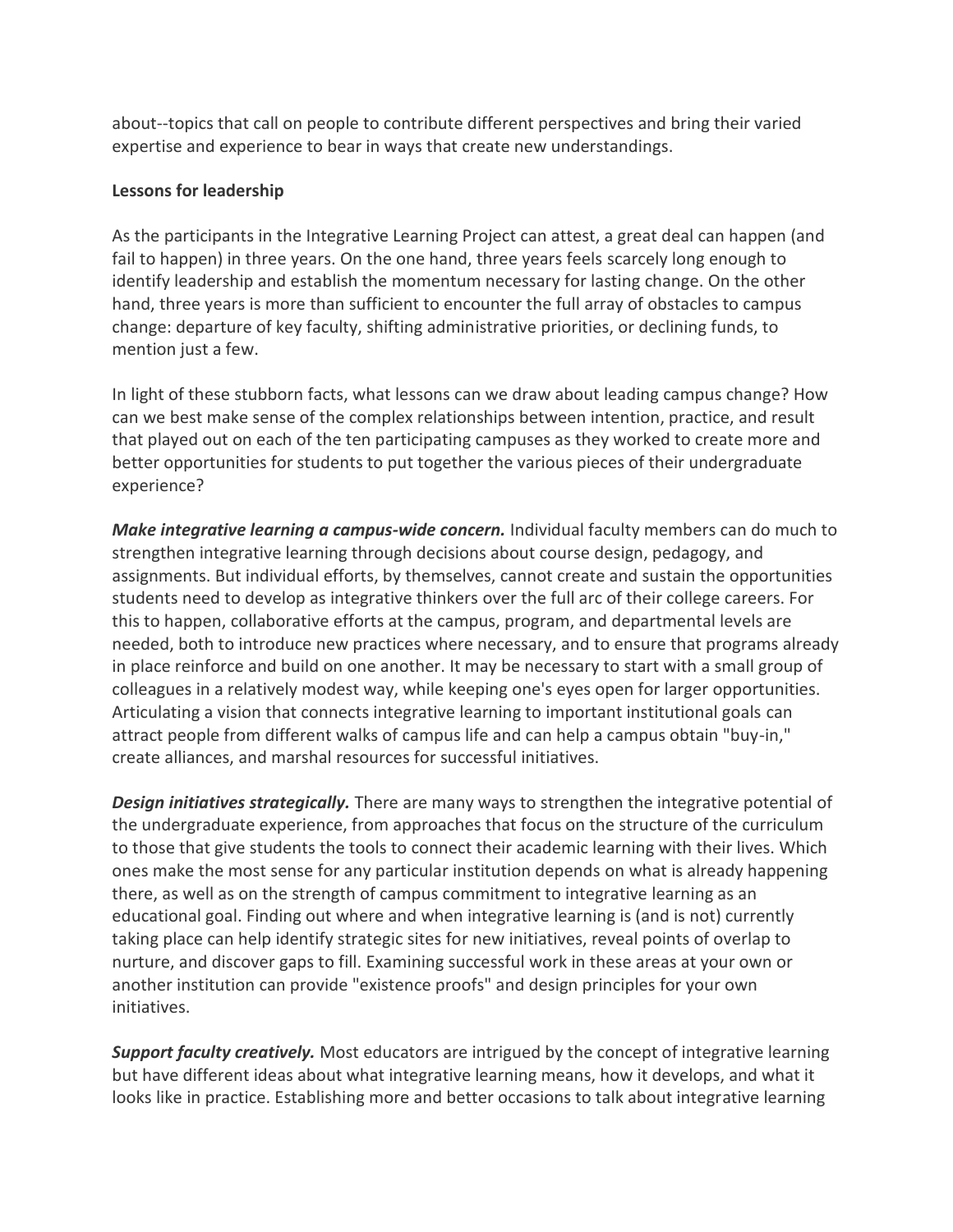can help educators develop a more widely shared understanding about its nature, varieties, and value, and about how, when, and where it can best be fostered. Such discussions can be particularly productive when grounded in a common text or project that involves analyzing actual student work. But there should also be a sustained, connected set of faculty development experiences to build the necessary level of skills, commitment, and community. Faculty should, of course, be recognized and rewarded for this work.

*Make a commitment to knowledge building.* Integrative learning initiatives should be accompanied by a commitment to inquiry that can first build knowledge about the depth of student learning that results (or does not) from participation in integrative opportunities, and then suggest what aspects of the curriculum, cocurriculum, course design, and pedagogy foster and improve students' capacities for integration. This means asking interesting and important questions at each site where reform takes place; gathering and exploring evidence; trying out and refining the new insights that have been gained from this process; and finding ways to make results public so that they can inform and inspire further work. Keep in mind that when assessment instruments, such as assignments or surveys, are well designed, they can serve as pedagogical tools as well.

*Recognize that institutionalization is a long-term process.* Strengthening integrative learning on campus is a long-term process, that requires leadership, creativity, and flexibility on the part of everyone involved. To sustain the work, leaders should think of themselves as teachers, working with others to transform their understandings, their commitments, their beliefs, and their skepticism. It is important to create opportunities for people new to the initiative to get involved. And, to maintain momentum, it helps to focus on the goal--integrative learning- rather than the parameters of any particular initiative. If one design runs up against bureaucratic, political, or financial roadblocks, it may be possible to create new ones that skirt the problems, while allowing time for a solution to be found.

*Build networks beyond campus for collaboration and exchange.* An important lesson from the Integrative Learning Project is that campus efforts are strengthened by working with other campuses, sharing discoveries about integrative learning, developing new ideas about assessment, and learning from each other's designs. Local efforts can be reinvigorated through participation in a community of educators working toward similar goals, and that community, in turn, can contribute to building knowledge that can inform efforts to foster integrative learning at other colleges and universities. Securing support from external donors and associations can bring resources and recognition that can enhance the status and visibility of integrative learning initiatives on campus.

### **Prospects**

This is a promising moment for advocates of integrative learning. With all six regional and four major specialized accreditors calling for some form of integrative learning as an outcome of college, what has long been an aspiration for undergraduate education is now a common expectation. Campuses are discussing not whether integrative learning will be part of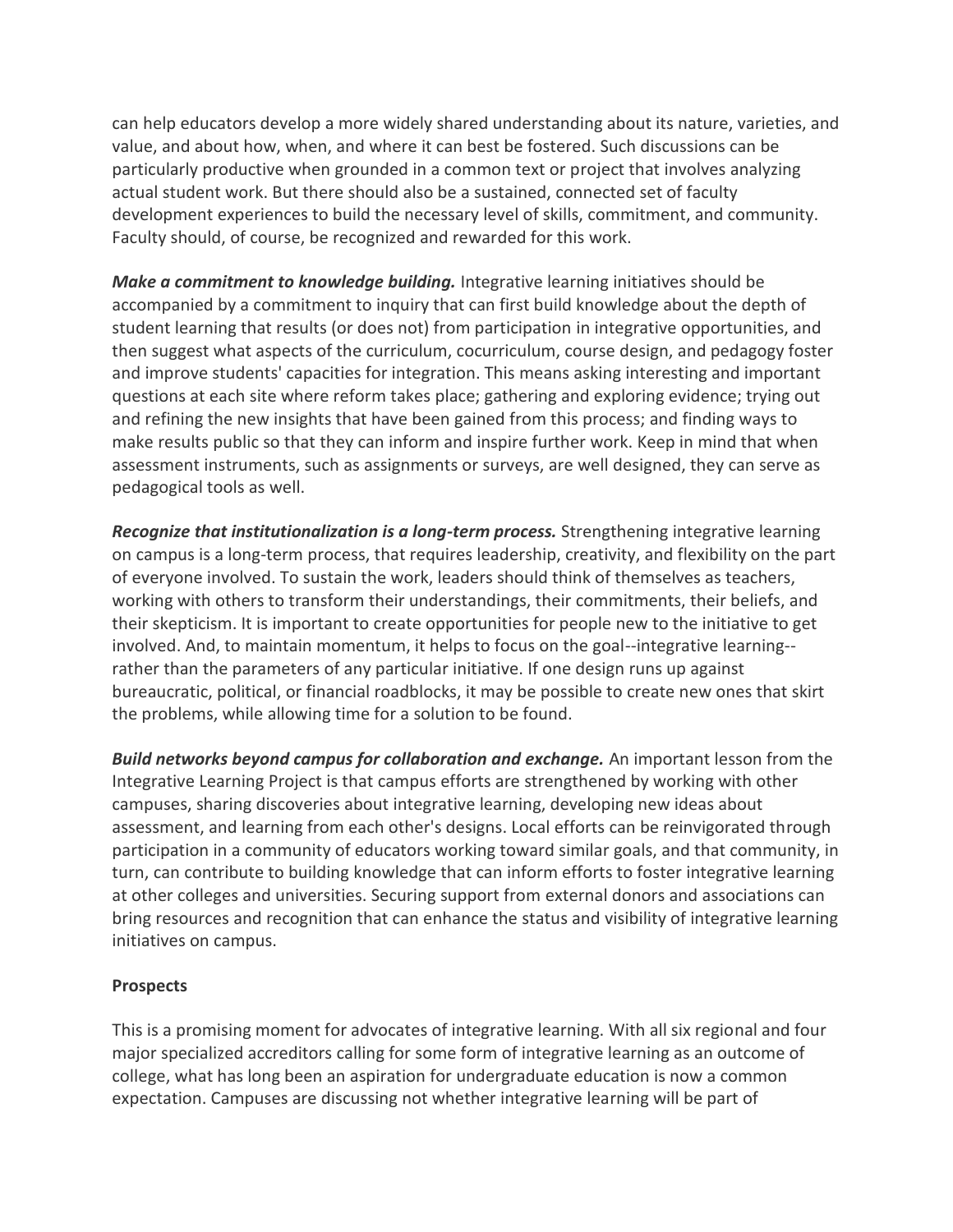undergraduate learning, but rather how it will be defined, fostered, supported, and assessed. It is our hope that institutions will find models, tools, object lessons, and inspiration from participants in the Integrative Learning Project. But their work is not over. Like everyone else, individuals on these campuses plan to continue to enlarge and strengthen opportunities for integrative learning in the years ahead, and continue to welcome the company of fellow travelers along the way.

| <b>About the Project</b>                                          |
|-------------------------------------------------------------------|
| Through the Integrative Learning Project: Opportunities to        |
| Connect, the Carnegie Foundation for the Advancement of           |
| Teaching and the Association of American Colleges and             |
| Universities worked with the following campuses to develop and    |
| assess advanced models and strategies to help students pursue     |
| learning in more intentional, connected ways:                     |
|                                                                   |
| Carleton College                                                  |
| College of San Mateo                                              |
| LaGuardia Community College CUNY<br>$\bullet$                     |
| Massachusetts College of Liberal Arts<br>$\bullet$                |
| Michigan State University<br>$\bullet$                            |
| Philadelphia University<br>$\bullet$                              |
| <b>Portland State University</b>                                  |
| Salve Regina University<br>$\bullet$                              |
| State University of New York College at Oswego<br>$\bullet$       |
| University of Charleston<br>$\bullet$                             |
|                                                                   |
| Additional information is available online at                     |
| www.aacu.org/integrative_learning. The project's public report is |
| available online at                                               |
| www.carnegiefoundation.org/elibrary/integrativelearning.          |

**Mary Taylor Huber** is senior scholar, **Pat Hutchings** is vice president, **Richard Gale** is senior scholar, and **Molly Breen** is program associate, all at the Carnegie Foundation for the Advancement of Teaching. **Ross Miller** is director of programs in the Office of Quality, Curriculum, and Assessment at AAC&U.

#### **REFERENCES**

Bloom, B. S., and collaborators. 1956. The taxonomy of educational objectives: Cognitive domain. New York: David McKay.